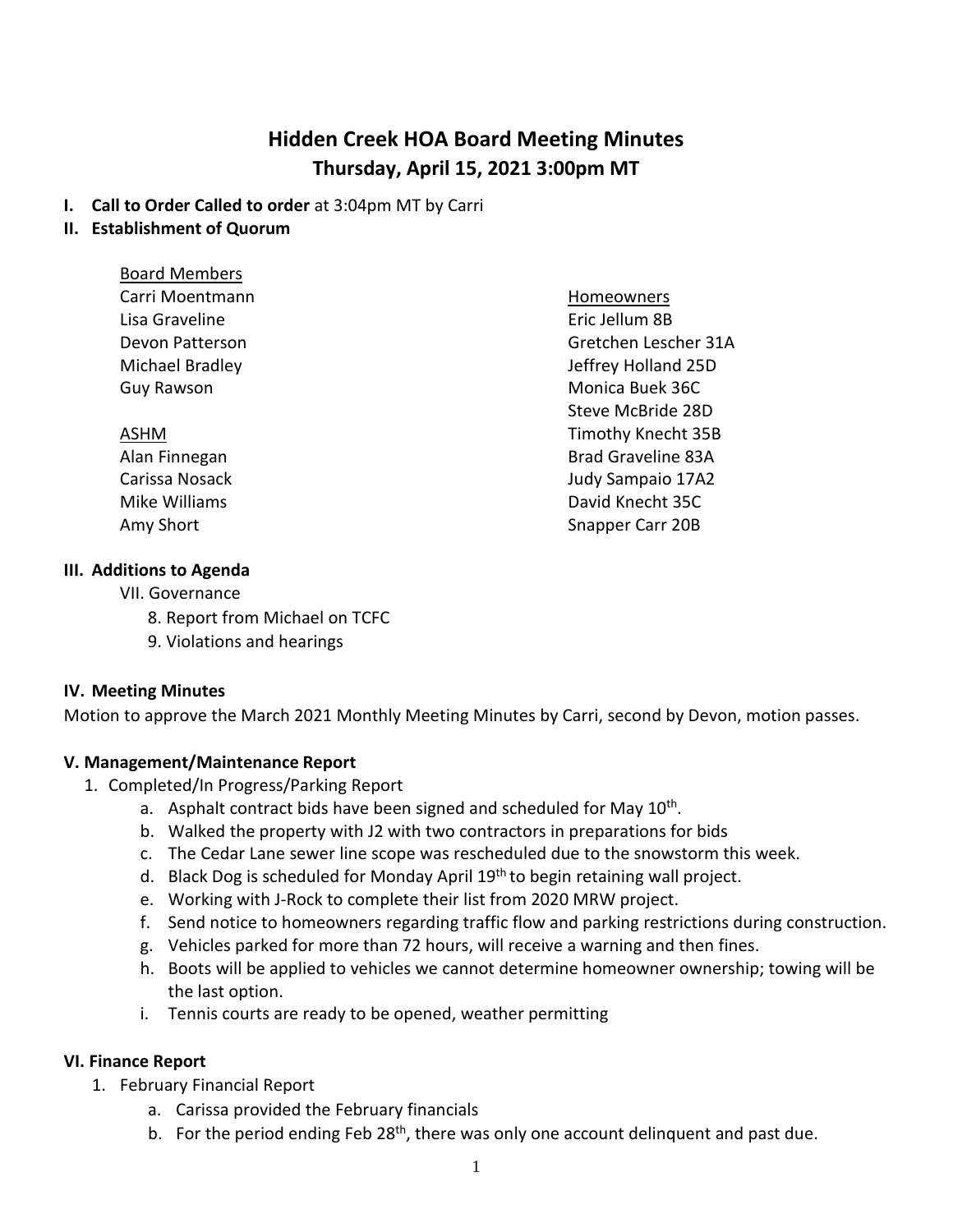c. Late fees will continue to be assessed on any outstanding Special Assessments.

### **VII. Governance**

- 1. Ratify Email Actions
	- a. ARC Remodel Application Form
		- i. Motion to approve the ARC Remodel Application Form by Carri, second by Devon, motion passes
	- b. Lateral Sewer Line Repair for Building 30
		- i. Motion to approve the Lateral Sewer Line Repair for Building 30 by Michael, second by Devon, motion passes
	- c. Cedar Lane Sewer Scope
		- i. Motion to approve the Cedar Lane Sewer Scope by Lisa, second by Michael, motion passes
- 2. Rewrite Committee Report
	- a. The Rewrite Committee and the Board have completed their review and the questionnaire provided by Miller Harrison.
	- b. Miller Harrison will provide a  $1<sup>st</sup>$  draft of documents from the questionnaire.
	- c. The Rewrite Committee, the Board and Tyler LaMarr from Miller Harrison have a meeting scheduled April  $27<sup>th</sup>$  to review the first draft and answer questions.
- 3. ARC Committee Report
	- a. The new ARC Application is now live on the HOA dashboard.
	- b. Applications are due on the  $15<sup>th</sup>$  of each month, once ASHM has received a completed application there will be an invoice applied to homeowner's account for the deposit.
	- c. The ARC meets the first business day of each month, reviews each application and provides its recommendation to the Board.
	- d. The Board will review the ARC's recommendation at the monthly Board meetings on the third Thursday of each month, approving or not.
- 4. Finance Committee Report
	- a. Scheduled to meet April 20<sup>th</sup>. The Finance Committee was not able to meet last month. If anyone is interested in joining the committee, please email Amy at [ashort@allseasonshoa.com](mailto:ashort@allseasonshoa.com)
- 5. Landscape Committee Report
	- a. The Landscape Committee consists of Steve McBride, Patty Harwood, Cathy Andrews, Brad Graveline, Amy Russell, and Michael Bradley. Steve McBride is the chair of the committee. He is a landscape architecture.
	- b. The Landscape Committee is looking into a long-term approach to beautification and water preservation.
	- c. Working to align projects with the lighting, and valve projects as well.
	- d. An onsite walk through will be scheduled within the next couple of weeks.

## 6. J2 Design and Bid Update

- a. J2 was onsite walking the property with ClearCut with MultiM for bids. Bids are expected back the first week of May.
- b. J2 will then review the bids and help the Board interview and select the contractor.
- c. Permits will then be applied for.
- d. Due to time constraints, materials and color choices will be selected while the contractors are working on their bids.
- e. A mock-up will be submitted once the contractor is chosen.